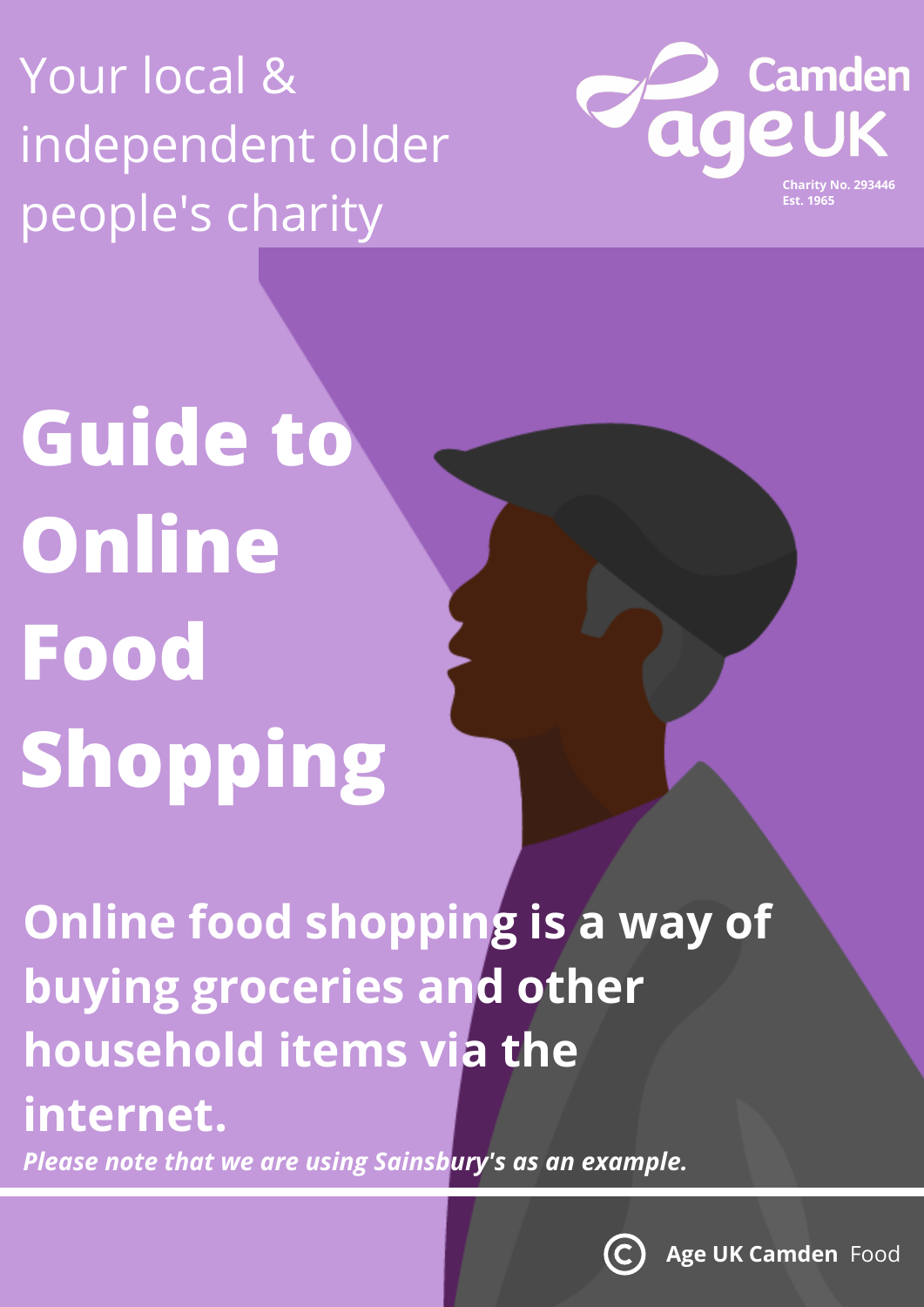## **Getting Started**

| 1 | Sainsbury's Cap<br>We've introduced My ID to make login and registration easier.<br>Find out more about My ID | 2. |         |
|---|---------------------------------------------------------------------------------------------------------------|----|---------|
|   | Log in                                                                                                        |    |         |
|   | <b>Email address</b>                                                                                          |    | R<br>To |
|   | <b>Password</b><br><b>Show</b>                                                                                |    |         |
|   | <b>Forgot your password?</b><br>Log tn                                                                        |    |         |
|   | New to Sainsbury's Groceries?<br><b>Register here</b>                                                         |    |         |

To get started click on 'Register Here' underneath Log in.

| 3<br>We need to verify your email<br>address                                                                                                                                                    |  |
|-------------------------------------------------------------------------------------------------------------------------------------------------------------------------------------------------|--|
| Before you can finish registering with Sainsbury's, we need to verify your<br>email address. We've sent you a code to<br>jake.preston@ageukcamden.org.uk.<br>Please enter the code to continue. |  |
| <b>Enter your code</b><br>389420                                                                                                                                                                |  |
| This code is valid for 10 minutes.<br><b>Continue</b>                                                                                                                                           |  |
| Not received your code?<br>Send me a new code<br>Is this the wrong email address? To register with a new email, you can                                                                         |  |

go back and start again.

As a security feature, Sainsbury's will send a code to your email to verify you're in control of the email registered. Enter the code emailed to you, then press 'Continue'. If the code does not appear in your emails then press on 'Send me a new code' and another one will be sent out.

| Sainsbury's <b>Contact</b><br>We've introduced My ID to make login and registration<br>Find out more about My ID |  |
|------------------------------------------------------------------------------------------------------------------|--|
| <b>Register</b><br>To start, enter your email address                                                            |  |
| <b>Email address</b><br>Enter your email address<br>Continue                                                     |  |
| Already have a Sainsbury's Groceries account?<br>Log in                                                          |  |
| ----<br>.                                                                                                        |  |

Fill in your email address where it says 'Enter your email address' and then press 'Continue'.

## **Register your account**

| <b>Personal Details</b>                                                         |                       |  |  |  |  |
|---------------------------------------------------------------------------------|-----------------------|--|--|--|--|
| <b>Email address</b>                                                            |                       |  |  |  |  |
| jake.preston@ageukcamden.org.uk                                                 |                       |  |  |  |  |
| Title (optional)                                                                |                       |  |  |  |  |
| Please select                                                                   |                       |  |  |  |  |
| <b>First name</b>                                                               | Lastname              |  |  |  |  |
|                                                                                 |                       |  |  |  |  |
| <b>B</b> Finst name is regulred                                                 | Last name is required |  |  |  |  |
| Mobile number                                                                   |                       |  |  |  |  |
| We'll use this to contact you about order updates and for security<br>рыгровах. |                       |  |  |  |  |
| NBs +44 - 07771705665                                                           |                       |  |  |  |  |

Fill in your personal details here. You need to enter a mobile number so they can let you know when your food is near by.

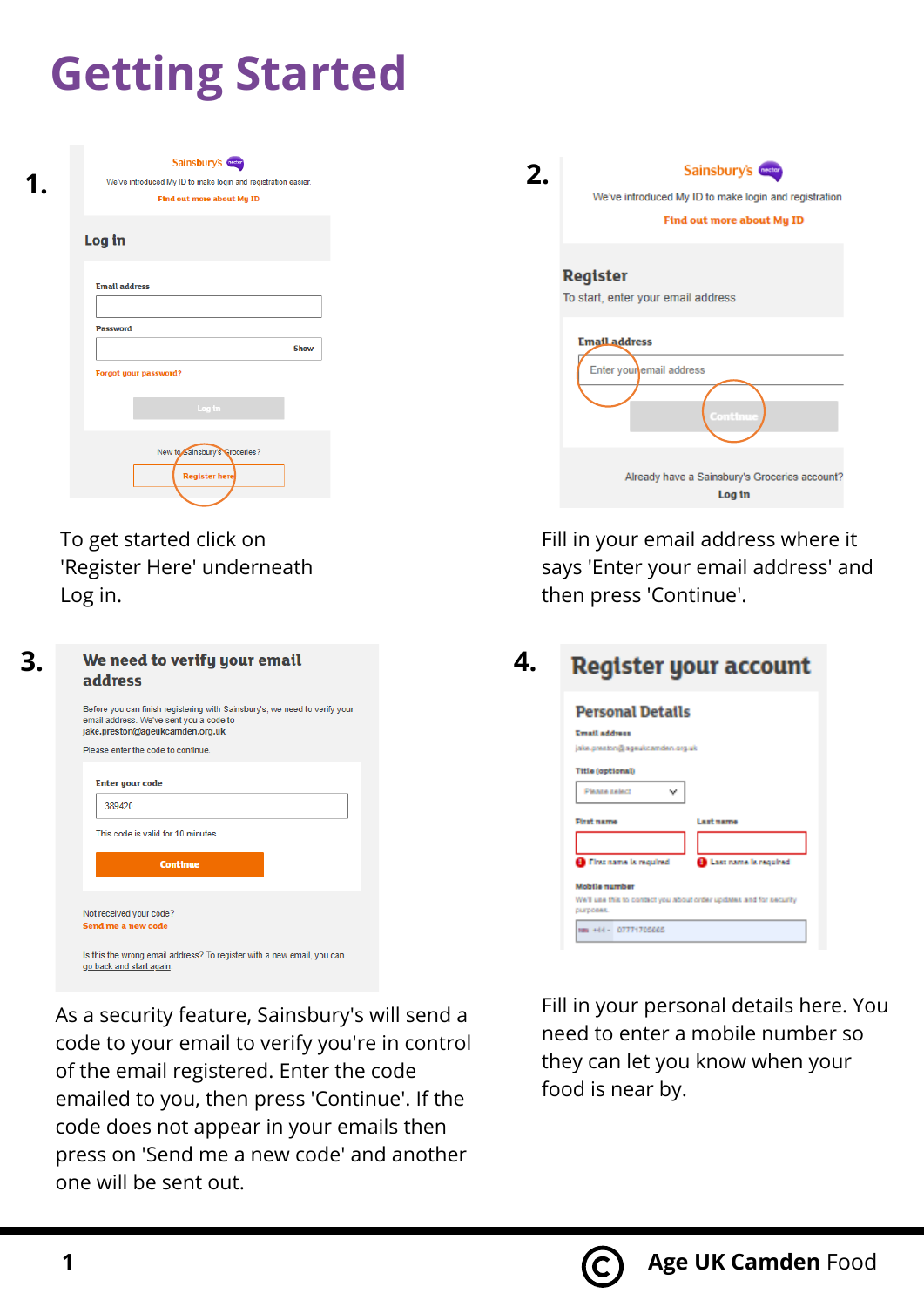| <b>Account details</b>                                                                                            |  |
|-------------------------------------------------------------------------------------------------------------------|--|
| Password                                                                                                          |  |
| Show<br>                                                                                                          |  |
| Your password must have:                                                                                          |  |
| J be at least 8 characters.                                                                                       |  |
| contain 1 uppercase letter, 1 lowercase letter and 1 number<br>s                                                  |  |
| contain no spaces<br>s                                                                                            |  |
| / be different to your name and email                                                                             |  |
| <b>Terms and conditions</b>                                                                                       |  |
| We want you to know exactly how our service works and why we                                                      |  |
| need your registration details. Please state that you have read and<br>agreed to these terms before you continue. |  |
| Lagree to the terms and conditions.                                                                               |  |
|                                                                                                                   |  |
| Continual                                                                                                         |  |
|                                                                                                                   |  |

Once you have filled in your details and agreed to the terms and conditions, press 'Continue' and the bottom of the page.

| Get Started                                                                           |                               |                                |  |
|---------------------------------------------------------------------------------------|-------------------------------|--------------------------------|--|
| Book a home delivery or collection from store<br><b>Book a delivery or collection</b> |                               |                                |  |
|                                                                                       |                               |                                |  |
| <b>Shop by category</b>                                                               |                               |                                |  |
| <b>Working to feed the</b><br>nation                                                  | <b>Summer</b>                 | <b>Price Lock</b>              |  |
| <b>Seasonal inspiration</b>                                                           | <b>Father's Day</b>           | <b>Dietary &amp; lifestyle</b> |  |
| <b>Fruit &amp; vegetables</b>                                                         | <b>Meat &amp; fish</b>        | Dairy, eggs & chille           |  |
| <b>Bakery</b>                                                                         | <b>Frozen</b>                 | <b>Food cupboard</b>           |  |
| <b>Drinks</b>                                                                         | <b>Household</b>              | <b>Beauty &amp; cosmetics</b>  |  |
| <b>Toiletries &amp; health</b>                                                        | <b>Homeware &amp; outdoor</b> | <b>Baby &amp; toddler</b>      |  |

Click on 'Book a delivery or collection'.

| <b>Standard slot</b> | <b>Saver slot</b>                                                                                                                                                                                                                                                                                                                                                                                                                                                          |           |                           |           |   |
|----------------------|----------------------------------------------------------------------------------------------------------------------------------------------------------------------------------------------------------------------------------------------------------------------------------------------------------------------------------------------------------------------------------------------------------------------------------------------------------------------------|-----------|---------------------------|-----------|---|
| Show:                | All Day (6:00am - 11:00pm)                                                                                                                                                                                                                                                                                                                                                                                                                                                 |           | ۰                         |           |   |
| Time                 | Sat 5 Jun                                                                                                                                                                                                                                                                                                                                                                                                                                                                  | Sun 6 Jun | Mon 7 Jun                 | Tue 8 Jun | W |
|                      |                                                                                                                                                                                                                                                                                                                                                                                                                                                                            |           | <b>Morning delivery</b>   |           |   |
| 6:00am - 10:00am     | -                                                                                                                                                                                                                                                                                                                                                                                                                                                                          | £1        | £1                        | £1        |   |
| 7:00am - 11:00am     | -                                                                                                                                                                                                                                                                                                                                                                                                                                                                          | £1        | £1                        | £1        |   |
| 8:00am - 12:00pm     | $\frac{1}{2} \left( \frac{1}{2} \right) \left( \frac{1}{2} \right) \left( \frac{1}{2} \right) \left( \frac{1}{2} \right)$                                                                                                                                                                                                                                                                                                                                                  | £1        | £1                        | £1        |   |
| 9:00am - 1:00pm      | $\frac{1}{2} \left( \frac{1}{2} \right) \left( \frac{1}{2} \right) \left( \frac{1}{2} \right) \left( \frac{1}{2} \right)$                                                                                                                                                                                                                                                                                                                                                  | £1        | £1                        | £1        |   |
| 10:00am - 2:00pm     | $\frac{1}{2} \left( \frac{1}{2} \right) \left( \frac{1}{2} \right) \left( \frac{1}{2} \right) \left( \frac{1}{2} \right) \left( \frac{1}{2} \right) \left( \frac{1}{2} \right) \left( \frac{1}{2} \right) \left( \frac{1}{2} \right) \left( \frac{1}{2} \right) \left( \frac{1}{2} \right) \left( \frac{1}{2} \right) \left( \frac{1}{2} \right) \left( \frac{1}{2} \right) \left( \frac{1}{2} \right) \left( \frac{1}{2} \right) \left( \frac{1}{2} \right) \left( \frac$ | £1        | £1                        | £1        |   |
| 11:00am - 3:00pm     | $\sim$                                                                                                                                                                                                                                                                                                                                                                                                                                                                     | £1        | £1                        | £1        |   |
|                      |                                                                                                                                                                                                                                                                                                                                                                                                                                                                            |           | <b>Afternoon delivery</b> |           |   |

You need to select a delivery time for the food to be delivered to your house. With Sainsbury's you can either choose a four hour window of delivery for a £1 or a one hour window of delivery for £4.



Your are now ready to get shopping. On the left hand column you can see all the various categories of products. Click on one of the categories to have a browse. If you want to search for a particular product, type it into the search bar in the top right hand corner.